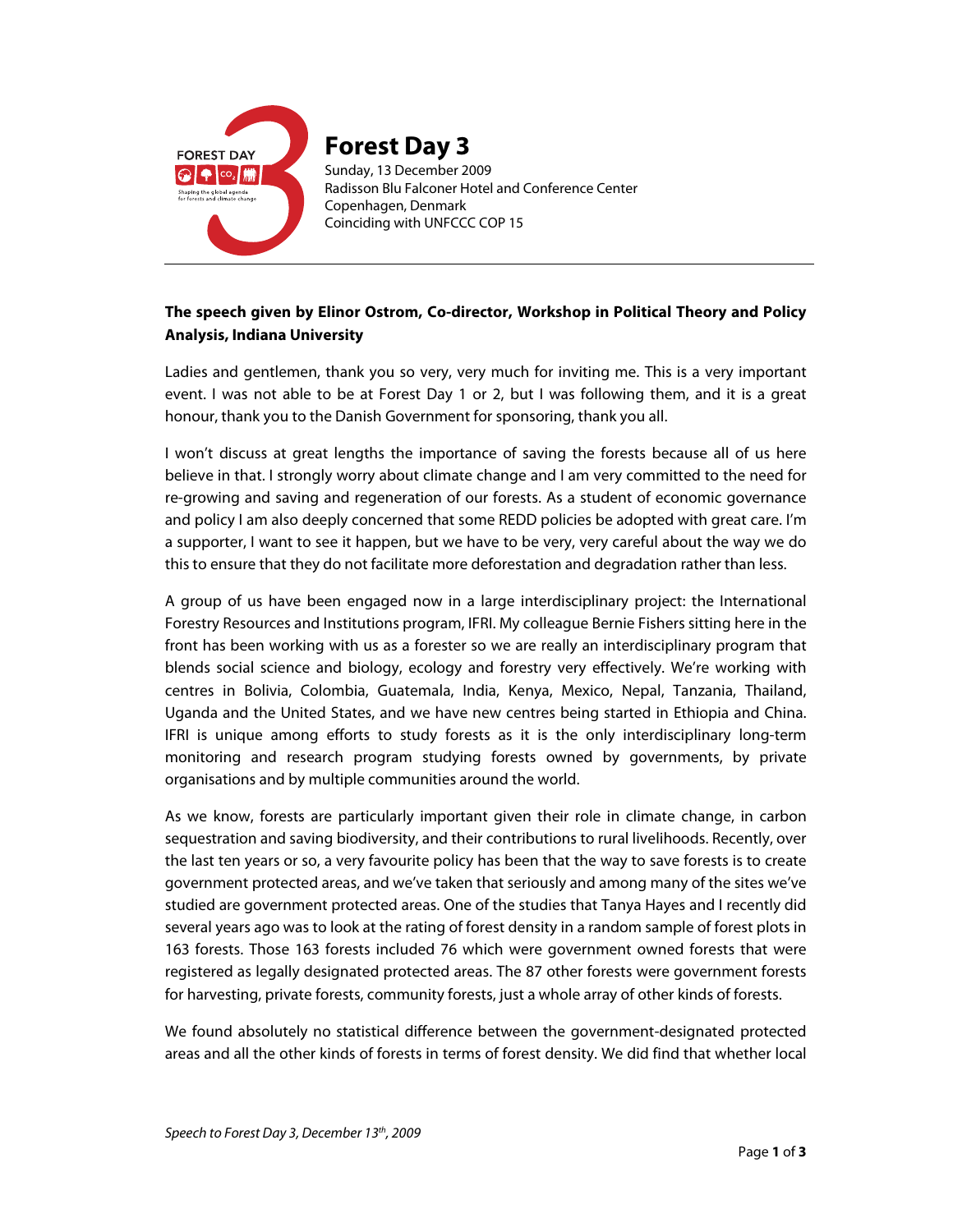users could make some of the rules made some difference, but with protected areas we found no difference. We've also examined, Gibson and Williams and I, the role of local communities in monitoring behaviour, and I'm going to be talking quite a bit about monitoring and the willingness of local communities to watch each other and if someone's in the forest that they don't know, to question who they are, or if they're there on a day that they shouldn't be to question (for example) "did you forget that Wednesday's the day we're not going to harvest?" Or any of the other things that people in a community can do with one another, or if it's someone from outside how to get officials to get them out.

We found a very strong correlation between the willingness of local users to monitor and forestry density. A very recent major study by Ashwini Chhatre and Arun Agrawal was just published in the proceedings of the National Academy of Science in the last couple of weeks. They looked at the tradeoffs potentially, or synergies, between carbon storage in forests and local livelihoods. Because people say "don't let those guys in the forests, they'll just take it away and then you can't store carbon". No, it turns out they're synergies rather than trade offs. They find that indeed larger forests are likely to be more effective at carbon storage, but they also are more effective at stimulating livelihood outcomes, particularly when the local communities have high levels of rule making autonomy, and when they monitor.

Recent studies by Coleman and Steed and others have found that a major variable affecting forest conditions around the world is when local users monitor. And what's surprising to many is that when local users have harvesting rights, forests are more sustainable. We're looking at it over time and these are very strong findings. So we need to be asking, "what is the significance of these scientific findings for REDD?" Well we have now learned through rigorous studies that solutions that sound good, like government protected areas, may not generate a strongly positive result. And they may sometimes even result in something worse. That forest conditions can go down even in the 'sound good' type policies. So beware of simple formulas, sounding good is not enough.

Secondly, monitoring who uses the forest for what purpose is essential if illegal harvesting is to be prevented and kept low. But monitoring is expensive if you have to hire troops to come in or guards to come in and really pay attention from the outside, and unfortunately many guards in developing countries are not paid very well and this does provide an opportunity for a few side payments for ignoring illegal activities when they're given a substantial side payment. So this problem of monitoring is very important.

Third, we've found local users are willing to monitor. It's when they have some sense of ownership, some sense of long-term duration. Why would they do this? Well partly if they have a long time horizon, and if they are not going to harvest illegally, they do need to know that others are also not harvesting illegally. So by monitoring and keeping their eyes open they're getting a sense of "are the other people trustworthy?" And if they're trustworthy I can refrain from going in and overharvesting and not being a sucker. And getting trust is something that is very, very important and we're not stressing it as much as we should in our policies. Now monitoring by locals is not yet in our textbooks nor is the whole problem of establishing trust.